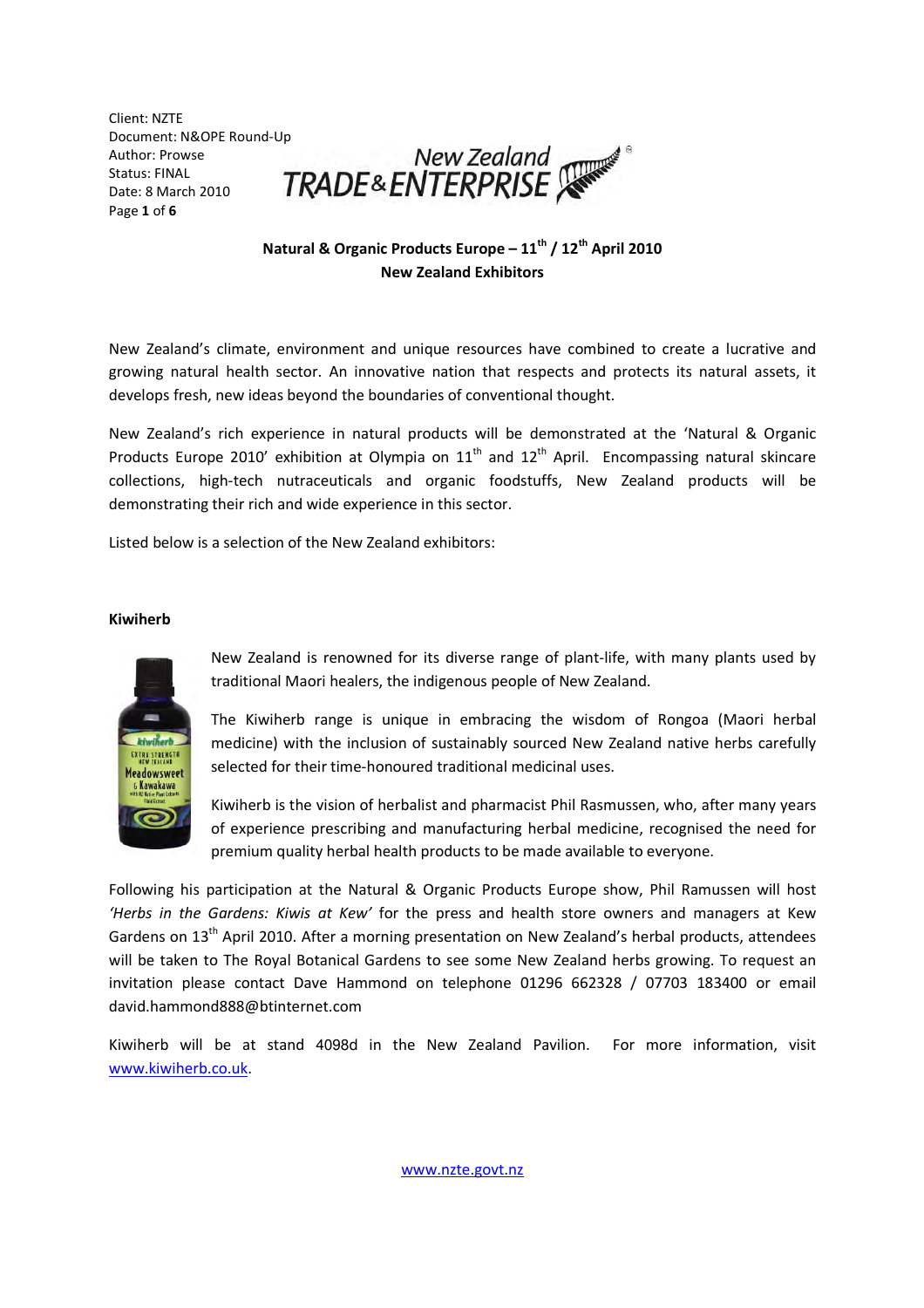Client: NZTE Author: Prowse Status: FINAL Date: 8 March 2010 Page 2 of 6

Document: N&OPE Round-Up<br>Author: Prowse New Zealand<br>Date: 8 March 2010 **TRADE&ENTERPRISE** 

## Comvita



This year's Natural & Organic Products Europe show marks the launch of Comvita's new health product: Comvita Broccoli Extract. Evidence shows that Glucoraphanin, a naturally occurring compound found in broccoli, can help recharge defences against many diseases.

Dr Paul Talalay, Director of the Laboratory for Molecular Pharmacology at Johns Hopkins University School of Medicine in Baltimore, USA, has carried out significant research into the Glucoraphanin levels found in broccoli. He says: "Glucoraphanin is a compound that

recharges your protective antioxidant defence enzymes, giving them the power to keep working. This is especially important, as a reduced defence enzyme level can lead to many chronic diseases."

 Comvita Broccoli Extract contains a standardised extract of New Zealand grown broccoli seeds, with a guaranteed level of Glucoraphanin (equivalent up to an average half-head of fresh broccoli).

Dr. Talalay will be available to meet with members of the press on the Comvita stand (4040a in the HFMA Pavilion) the afternoon of Monday 12<sup>th</sup> April. For more information, visit www.comvita.co.uk.

#### Health & Herbs



Health & Herbs, the New Zealand company providing dietary supplements and natural cosmetics, will be celebrating the launch of two new products at Natural & Organic Products Europe: Radiance ManukaGuard Nutralize, the natural remedy for the relief of heartburn and acid reflux, and Radiance Ageless Beauty, capsules which provide age defying beauty from within.

Radiance ManukaGuard Nutralize combines Apple Cider Vinegar and Manuka Honey, ingredients both renowned for their beneficial healing properties in the area of reflux,

gut health and general wellbeing to support healthy stomach acidity.

Radiance Ageless Beauty includes: New Zealand Marine Collagen, a premium, pure sourced form of hydrolyzed collagen easy for the body to digest, Vinanza Skin Performance Plus, an exclusively New Zealand ingredient derived from grape seeds and kiwifruit skins and Enzogenol, a 100% natural extract from the bark of New Zealand grown Pinus Radiata trees, which helps bind and protect collagen in the skin.

Both products are undergoing a group study on their efficacy in the USA, with excellent feedback to date. Health & Herbs will be at stand 4098b in the New Zealand Pavilion. For more information, visit www.healthandherbs.co.nz.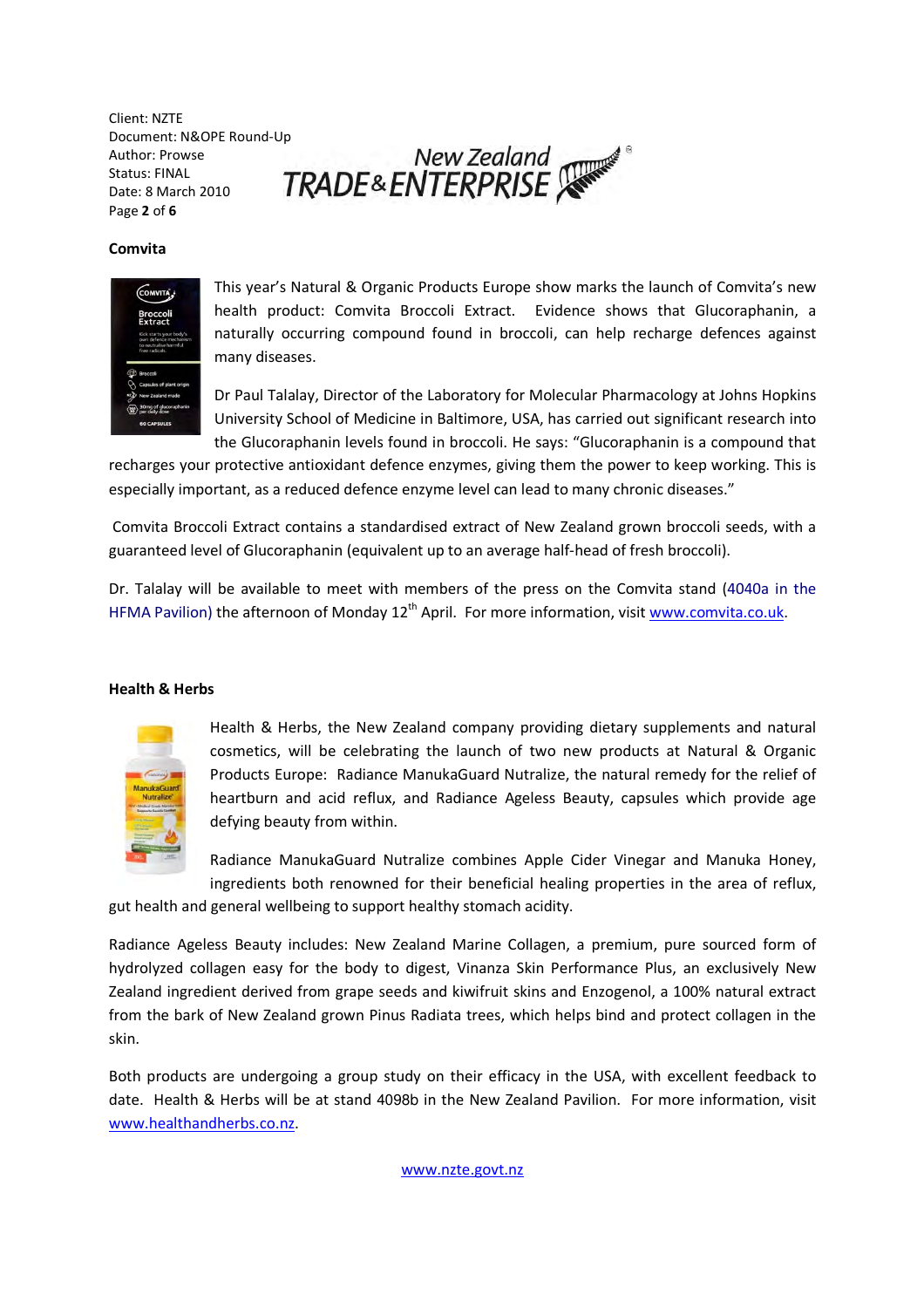Client: NZTE Author: Prowse Status: FINAL Date: 8 March 2010 Page 3 of 6

Document: N&OPE Round-Up<br>Author: Prowse New Zealand<br>Date: 8 March 2010 **TRADE&ENTERPRISE** 

## Antipodes



The new formulation of Avocado Pear Nourishing Night Cream from certified organic New Zealand skincare company, Antipodes, is clinically shown to stimulate synthesis of collagen production in human fibroblast skin cells by up to 92 percent, just 48 hours later.

The rich avocado oil based botanical night cream is designed to deeply hydrate skin, using anti-ageing ingredients found in New Zealand nature. Marigold's healing effects

combined with potent antioxidant, Vinanza Grape, which helps neutralize free radical damage, will promote skin strength and elasticity.

The independent laboratory Trinity Bioactives Ltd used blind study clinical testing to examine the production of collagen on human skin fibroblasts in culture. This third-party laboratory in-vitro analysis is more sophisticated and less subjective testing than that used by other beauty brands.

Antipodes will be at stand 4098c in the New Zealand Pavilion. For more information, visit www.antipodesnature.com.

#### Dr. Wendy's 100% Botanical Skin Care



Having been successfully launched into the UK market last year, Dr Wendy's 100% Botanical Skin Care will be presenting its new packaging and a new addition to the range of 15 skincare products at Natural & Organic Products Europe.

ULTRA TREAT White Tea serum contains an organic white tea extract which has antioxidant properties as well as soothing botanicals such as organic aloe and argan oil to assist with moisturizing the skin. Improvements to the formulations of the other skincare products in the range have also been made with the inclusion of more New Zealand grown organic ingredients such as Hempseed oil and extra virgin olive oil.

Dr. Wendy's range is the only commercially produced range of skincare from New Zealand which is completely plant derived in every ingredient and every product, thus appealing to both vegans and vegetarians, as well as consumers who wish to avoid synthetic chemicals and ingredients such as beeswax or honey for allergy reasons.

Dr. Wendy's 100% Botanical Skin Care will be at stand 3116 in the health and beauty pavilion. For more information, visit www.doctorwendy.net.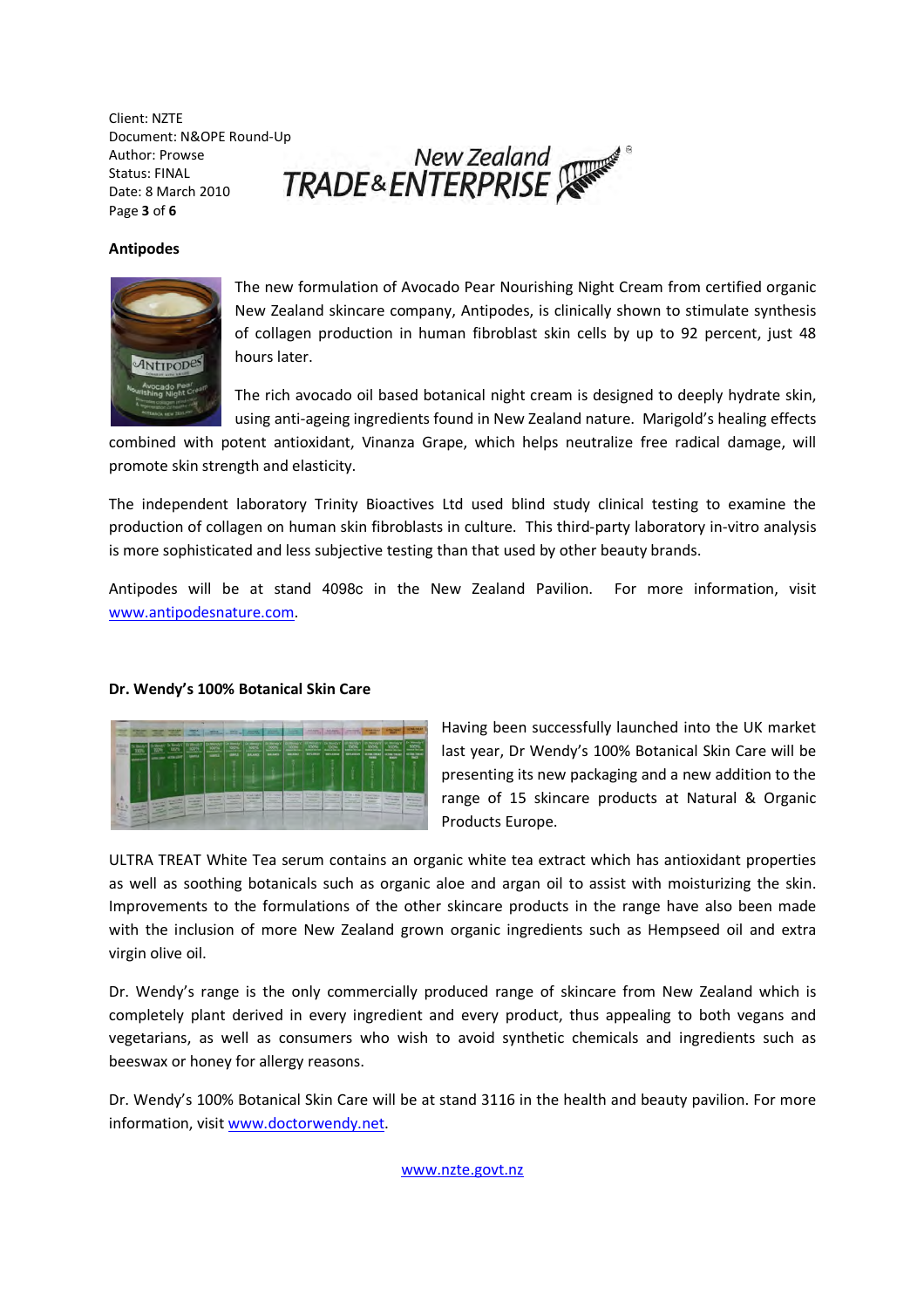Client: NZTE Document: N&OPE Round-Up<br>Author: Prowse New Zealand<br>Date: 8 March 2010 **TRADE&ENTERPRISE** Author: Prowse Status: FINAL Date: 8 March 2010 Page 4 of 6

Parrs Products



New Zealand is renowned worldwide for its clean, green and unique beauty. Parrs Products Ltd captures this essence in its extensive range of New Zealand made skincare products. Every product has a distinctive ingredient derived from New Zealand's unique landscape, and these all deliver real skincare benefits.

Parrs Products are made under strict hygiene regulations, and are not tested on animals. Its skincare collections include: Wild Ferns Manuka Honey skincare products, which are all paraben and mineral oil free, and contain Active Antibacterial Antioxidant

Honey; Wild Ferns Kiwifruit Skincare Collection, naturally high in Vitamin E, which helps to regenerate the skin's cells and maintain the skin's tone and elasticity; and Wild Ferns Native Flowers range of skincare products, which feature the delicious fragrance of a combination of flowers found only in New Zealand, including Manuka, Pohutukawa, Kowhai, Flax and Puriri.

Parrs Products will be on the Lescaro Health exhibition stand number 4098a on the New Zealand Pavilion. For more information, visit www.kiwiproducts.co.nz.

#### Natural Solutions



Natural Solutions produces natural New Zealand made products for skin problems, harnessing the antibacterial properties of indigenous Manuka Oil.

Manuka (Leptospermum Scoparium) is a native tree of New Zealand and has long been valued for its healing ability. It was used by Maori and early European settlers to treat a wide range of ailments. Experience has shown that Manuka Oil is effective in treating athlete's foot, ringworm, thrush

and many other skin infections. Its antiseptic and antifungal properties have now been validated by research and it would appear to be an extremely effective healing product.

Natural Solutions products use only the East Cape chemotype of Manuka Oil produced in Te Araroa, East Cape, New Zealand. Only this Manuka oil has been rigorously tested and in the laboratory shown to be active against a range of bacteria and fungi at low concentrations.

Natural Solutions will be on the Lescaro Health exhibition stand number 4098a on the New Zealand Pavilion. For more information, visit http://www.manuka-oil.com.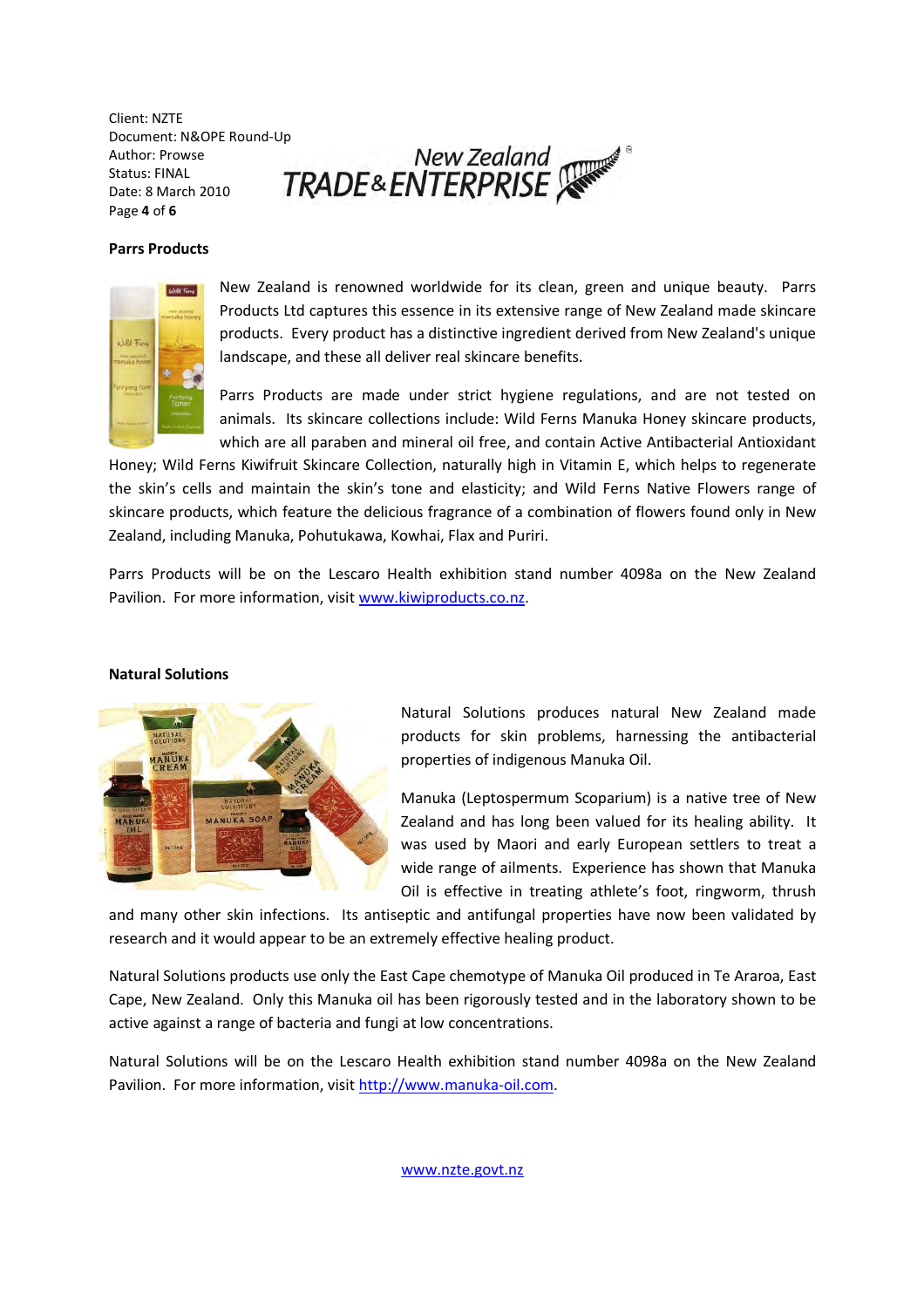Client: NZTE Author: Prowse Status: FINAL Date: 8 March 2010 Page 5 of 6

Document: N&OPE Round-Up<br>Author: Prowse New Zealand<br>Date: 8 March 2010 **TRADE&ENTERPRISE** 

# Phyto Shield



New Zealand is one of the best sources of botanical, agricultural and mineral preparations. Its isolation and natural flora and fauna provides the ideal source of phyto nutrients. Phyto Shield natural dental solutions provide protection using the best botanicals that nature has to offer.

At Natural & Organic Products Europe, Phyto Shield will be launching 'Ankle Biters', two new lines for the oral care of children. Including the natural antibacterial agent, Totarol, extracted from the dead wood of New Zealand's Totara tree, the abundant supply of the raw material will guarantee a regular supply for decades to come.

Phyto Shield products contain no harsh chemicals, no sodium lauryl sulphate, no chemical preservatives, no artificial sweeteners, no artificial colourings, no added fluoride, no harsh whiteners or chemical bleach and are not tested on animals.

Phyto Shield will be on the Lescaro Health exhibition stand number 4098a on the New Zealand Pavilion. For more information, visit www.phytoshield.co.uk.

# Waitemata Honey



Waitemata Honey Co Ltd is a family owned and operated business, run by husband and wife, Neil and Audrey Stuckey. Waitemata Honey has been at the leading edge of honey production, processing and packaging for over 35 years.

Waitemata is involved at all stages of its products' life spans from producing honey off its own hives to marketing the finished retail packs around the world. Specialised honeys such as Pohutukawa and UMF® Manuka (Unique Manuka Factor) are all processed to the strict New Zealand Government requirements in an approved hygienic packing plant where food safety is paramount.

After being involved in supplying honey to both the local and export markets for over 40 years, Waitemata is confident in its ability to produce a consistent product at all times.

Waitemata Honey will be on the Lescaro Health exhibition stand number 4098a on the New Zealand Pavilion. For more information, visit www.waitematahoney.co.nz.